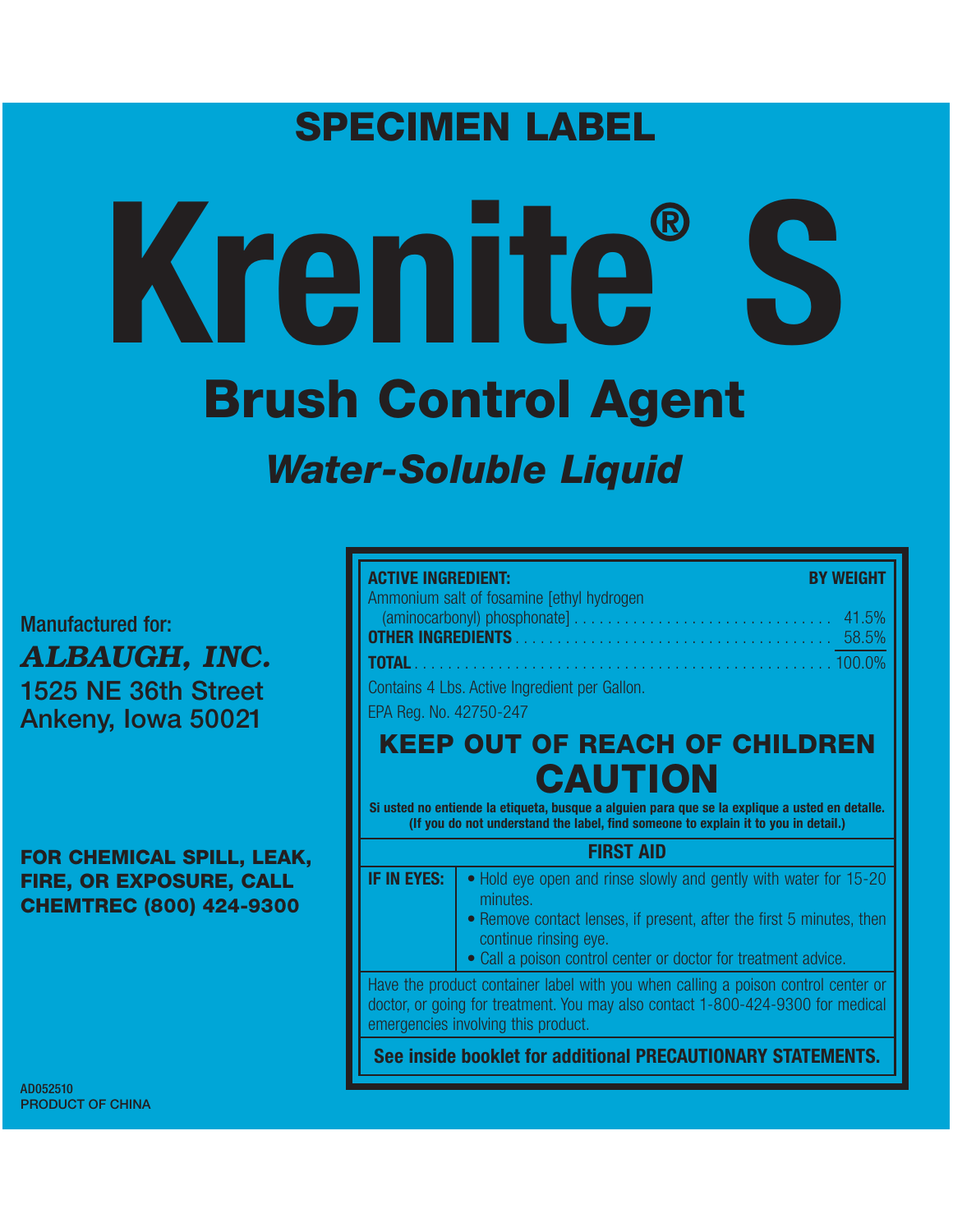# **PRECAUTIONARY STATEMENTS**

# **HAZARDS TO HUMANS AND DOMESTIC ANIMALS**

**CAUTION!** Causes (moderate) eye injury (irritation). Avoid contact with eyes or clothing.

# **PERSONAL PROTECTIVE EQUIPMENT (PPE)**

#### **Applicators and other handlers must wear:**

1. Long-sleeved shirt and long pants

2. Shoes plus socks

Follow manufacturer's instructions for cleaning/maintaining PPE. If no such instructions for washables, use detergent and hot water. Keep and wash PPE separately from other laundry.

# **USER SAFETY RECOMMENDATIONS**

**USERS SHOULD:** Wash hands before eating, drinking, chewing gum, using tobacco or using the toilet.

# **ENVIRONMENTAL HAZARDS**

Do not apply directly to water, or to areas where surface water is present, or to intertidal areas below the mean high water mark. Do not contaminate water by cleaning of equipment or disposal of equipment washwaters.

# **PRODUCT INFORMATION**

KRENITE**®** S brush control agent is a water-soluble liquid to be diluted with water and applied as a foliar spray for control and/or suppression of many woody species.

KRENITE**®** S may be applied for use in pine plantations and non-crop sites, including highway rights-of-way, industrial sites, railroad rights-ofway, storage areas, utility and pipeline rights-of-way.

This product may be applied in pine plantations and non-crop sites that contain areas of temporary surface water caused by collection of water between planting beds, in equipment ruts, or in other depressions created by management activities. It is permissible to treat intermittent drainage, intermittently flooded low-lying sites, seasonally dry flood plains and transitional areas between upland and lowland sites when no water is present. It is also permissible to treat marshes, swamps and bogs after water has receded, as well as seasonally dry flood deltas. **DO NOT** make applications to natural or man-made bodies of water, such as lakes, reservoirs, ponds, streams and canals.

KRENITE**®** S is non-flammable and nonvolatile.

# **ENVIRONMENTAL CONDITIONS AND BIOLOGICAL ACTIVITY**

A KRENITE**®** S spray directed to only part of susceptible brush species will provide control of the portion sprayed, resulting in a trimming effect. Treatment with KRENITE**®** S generally does not immediately affect deciduous woody plants; they retain normal foliage for the remainder of the growing season. Treated susceptible plants do not produce foliage or grow the following spring. Coniferous species treated with KRENITE**®** S generally displays visible symptoms following application.

Effectiveness may be reduced if, following treatment, rainfall occurs on the same day.

# **RESISTANCE**

When herbicides that affect the same biological site of action are used repeatedly over several years to control the same weed species in the same field, naturally-occurring resistant biotypes may survive a correctly applied herbicide treatment, propagate, and become dominant in that field. Adequate control of these resistant weed biotypes cannot be expected. If weed control is unsatisfactory, it may be necessary to retreat the problem area using a product affecting a different site of action.

To better manage herbicide resistance through delaying the proliferation and possible dominance of herbicide resistant weed biotypes, it may be necessary to change cultural practices within and between crop seasons such as using a combination of tillage, retreatment, tank-mix partners and/or sequential herbicide applications that have a different site of action. Weed escapes that are allowed to go to seed will promote the spread of resistant biotypes.

It is advisable to keep accurate records of pesticides applied to individual fields to help obtain information on the spread and dispersal of resistant biotypes. Consult your agricultural dealer, consultant, applicator, and/or appropriate state agricultural extension service representative for specific alternative cultural practices or herbicide recommendations available in your area.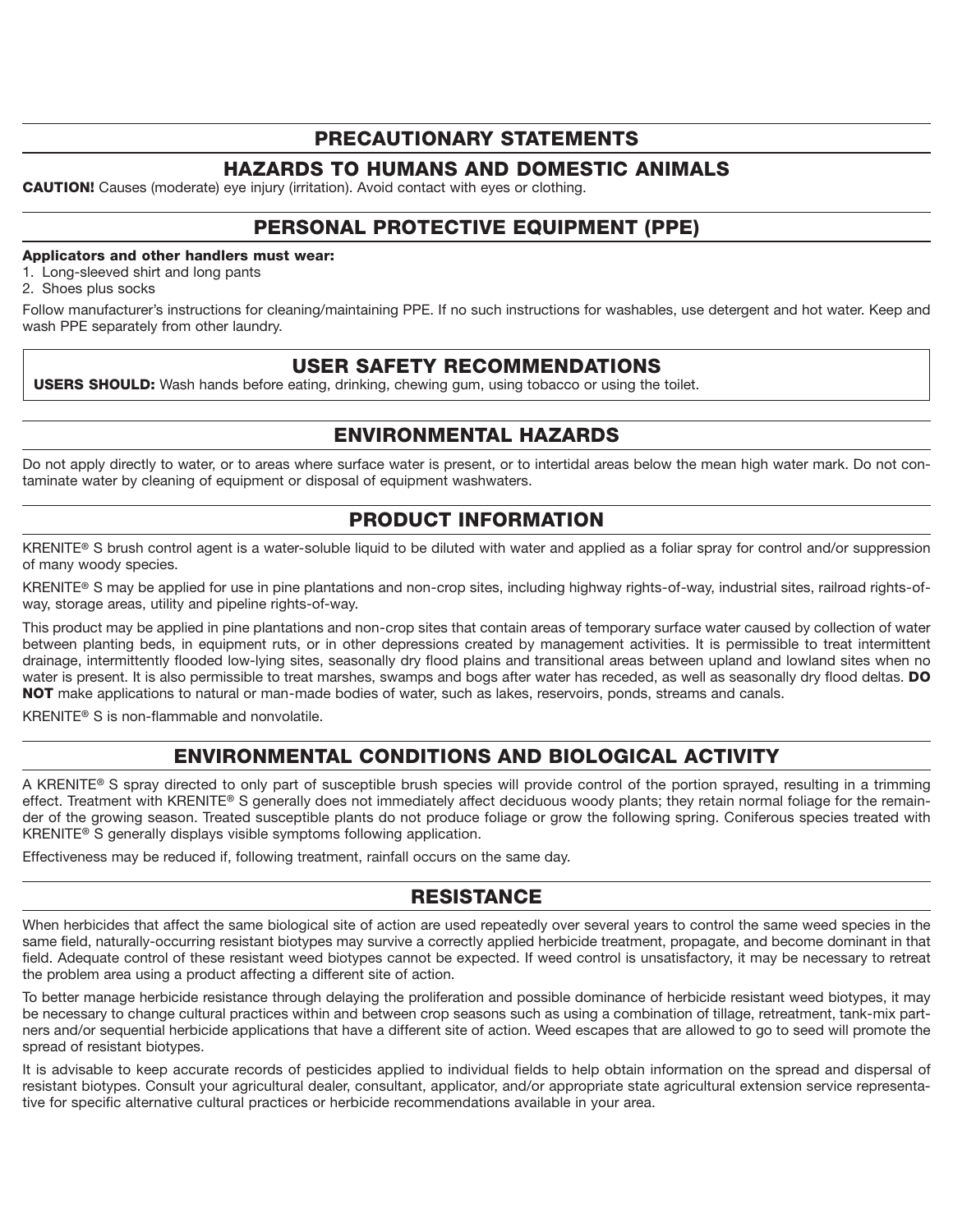# **INTEGRATED PEST MANAGEMENT**

This product may be used as part of an Integrated Pest Management (IPM) program that can include biological, cultural, and genetic practices aimed at preventing economic pest damage. IPM principles and practices include field scouting or other detection methods, correct target pest identification, population monitoring, and treating when target pest populations reach locally determined action thresholds. Consult your state cooperative extension service, professional consultants or other qualified authorities to determine appropriate action treatment threshold levels for treating specific pest/crop systems in your area.

# **TANK MIXES**

KRENITE**®** S herbicide may be tank mixed with other herbicides and/or adjuvant registered for use in pine plantations and non-crop sites. Follow all use directions, precautions, and restrictions on labels of tank-mixed products.

# **SPRAY EQUIPMENT**

KRENITE**®** S may be applied using high volume or low volume ground sprayers as well as aircraft (helicopter only).

Application equipment must be calibrated before making applications of KRENITE**®** S.

# **SPRAY ADJUVANTS**

A penetrating type oil-based adjuvant (surfactant or crop oil concentrate) may be used with KRENITE**®** S. The adjuvant should be mixed in the spray solution at a minimum concentration of 1/4% by volume (1 quart per 100 gallons of spray solution) or at the manufacturer's recommended dosage.

If foaming is a problem during mixing, an anti-foam agent may be added.

# **DIRECTIONS FOR USE**

It is a violation of Federal law to use this product in a manner inconsistent with its labeling.

Do not apply this product in a way that will contact workers or other persons, either directly or through drift. Only protected handlers may be in the area during application. For any requirements specific to your State or Tribe, consult the agency responsible for pesticide regulation.

Do not apply this product through any type of irrigation system.

Do not use on food or feed crops.

KRENITE**®** S must be used only in accordance with the labeling, or in supplemental Albaugh, Inc. labeling.

# **AGRICULTURAL USES**

# **AGRICULTURAL USE REQUIREMENTS**

Use this product only in accordance with its labeling and with the Worker Protection Standard, 40 CFR Part 170. This Standard contains requirements for the protection of agricultural workers on farms, forests, nurseries, and greenhouses, and handlers of agricultural pesticides. It contains requirements for training, decontamination, notification, and emergency assistance. It also contains specific instructions and exceptions pertaining to the statements on this label about personal protective equipment (PPE) and restricted-entry interval. The requirements in this box only apply to uses of this product that are covered by the Worker Protection Standard.

Do not enter or allow worker entry into treated areas during the restricted-entry interval (REI) of 12 hours.

PPE required for early entry to treated areas that is permitted under the Worker Protection Standard and that involves contact with anything that has been treated, such as plants, soil, or water, is:

1. Coveralls

2. Shoes plus socks

# **PINE PLANTATIONS PREPARATION SITE**

KRENITE**®** S may be applied for the post-harvest (pre-plant) control of undesirable pine and hardwood seedlings and saplings and suppression of brush and vines to aid site planting preparation for southern pines and/or genetically improved pines.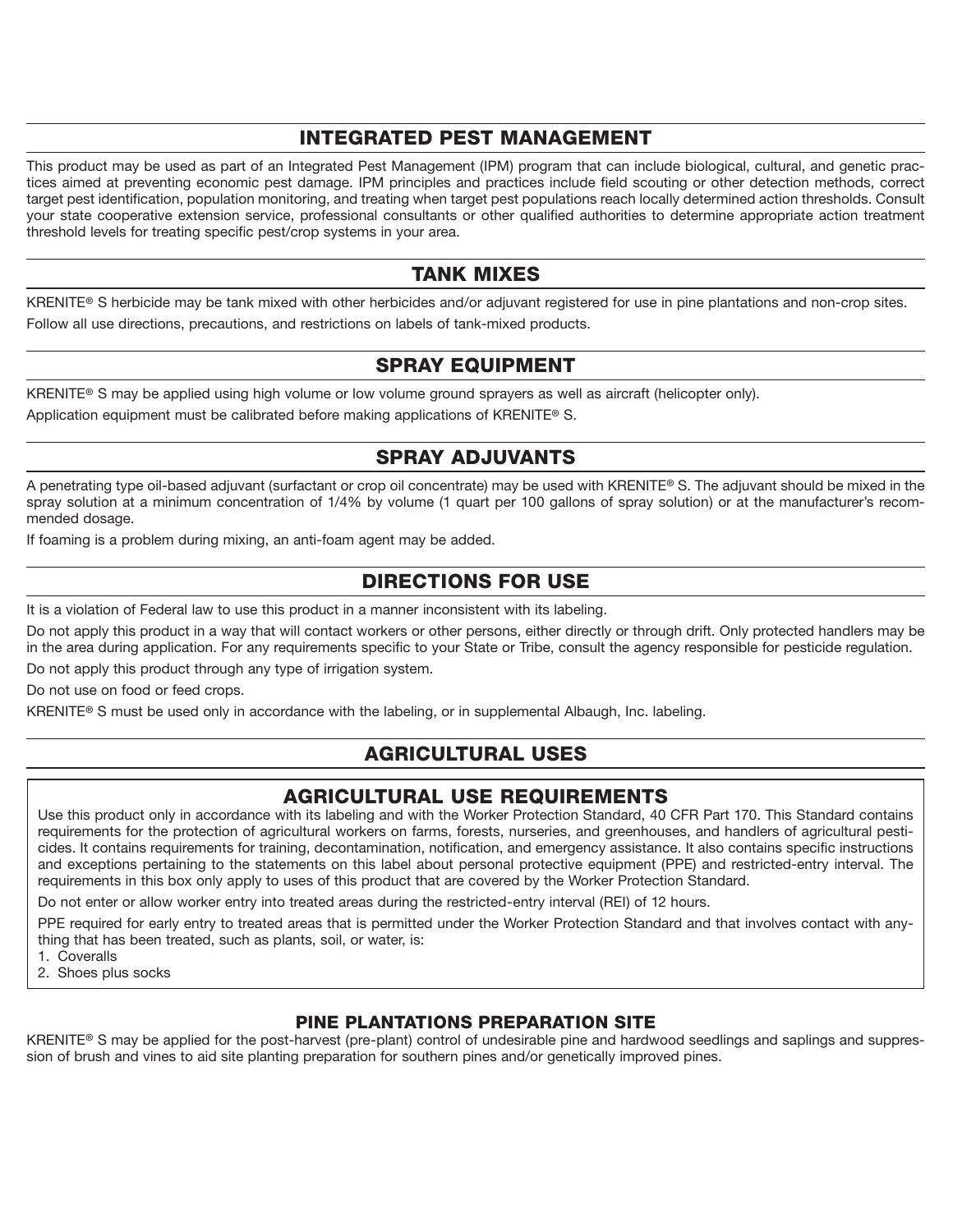### **APPLICATION INFORMATION**

Apply as a foliar spray from mid-summer to when the target tree pests begin defoliation in late summer or fall. Applications of KRENITE**®** S may be made by ground or air (helicopter only) equipment. Use sufficient water to ensure complete coverage of the vegetation, 20 to 50 gallons per acre by ground and 10 to 15 gallons per acre by air.

# **USE RATES AND PLANTS CONTROLLED**

#### **Pine Seedlings and Saplings**

Apply 2 to 4 quarts of KRENITE**®** S per acre for the control of seedling and sapling pines when burning is allowed on the site.

Apply 4 to 6 quarts per acre of KRENITE**®** S to control seedling and sapling pines when burning is not allowed on the site.

Use the higher rate when either pine saplings predominate or when high infestations of seedling pines are in the area to be sprayed.

#### **Combinations of Pine and Hardwood Seedlings and Saplings**

To control a combination of pine and hardwood seedlings and saplings, apply a tank mixture of KRENITE**®** S at use rates indicated for spraying pine seedlings and saplings plus Imazapyr (4 pound active per gallon) at 8 to 20 ounces per acre. This tank mix may be applied for the control of Ash, Blackberry, Black gum, Black locust, Box elder, Cherry, Dogwood, Elms (winged, slippery), Oaks (red, white), Red maple, Sassafras, and Sourwood.

Follow all use directions, precautions and restrictions on Imazapyr product labels.

#### **Brush and Vine Suppression**

The application of KRENITE**®** S plus Imazapyr will also provide suppression of brush and vines, such as, American beautyberry (French mulberry), Baccharis (groundsel tree), Vaccinium (blueberry) species, Wax myrtle (bayberry) and Wild grape.

\*Suppression – a visible reduction in plant population and/or plant vigor as compared to an untreated area and generally not accepted as control.

Do not apply more than 3 gallons of KRENITE**®** S per acre per year.

# **NON-AGRICULTURAL USES**

# **NON-AGRICULTURAL USE REQUIREMENTS**

The requirements in this box apply to uses of this product that are NOT within the scope of the Worker Protection Standard for agricultural pesticides (40 CFR Part 170). The WPS applies when this product is used to produce agricultural plants on farms, forests, nurseries, or greenhouses.

Do not enter or allow entry into treated areas until sprays have dried to perform hand tasks.

### **NON-CROP SITES**

KRENITE**®** S may be applied for general weed control as follows: uncultivated non-agricultural areas (such as airports, highway, railroad and utility rights-of-way, sewage disposal areas); uncultivated agricultural areas (non-crop producing, which includes: farmyards, fuel storage areas, fence rows, barrier strips); industrial sites (outdoor, such as lumberyards, pipeline and tank farms).

#### **APPLICATION INFORMATION**

Make a foliar application of the recommended rate of KRENITE**®** S from full leaf expansion in the spring to the development of full canopy coloration in the fall for deciduous species to be controlled. Coniferous species, listed in the "USE RATES AND PLANTS CONTROLLED" chart below, may be treated at anytime during the growing season.

### **LOW- AND HIGH-VOLUME DIRECTED SPRAYS**

Prepare either a low-volume or high-volume spray solution of KRENITE**®** S. For the low-volume directed spray application, do not exceed a spray concentration of 30% by volume. For the high-volume directed spray application, do not use a spray concentration of less than 1.5% by volume.

Prepare the desired volume of spray solution by mixing the amount of this product in water as shown in the Spray Solution Table. Apply a quantity of spray solution which will thoroughly and uniformly cover the target plant foliage (spray to wet for high-volume applications). Rate and volume per acre will depend on the plant species, the height and density of plant growth as well as the type of application equipment used. On tall or dense stands of brush it may be necessary to spray from opposite sides in order to obtain thorough coverage of the foliage. Use the higher rate range on stands where difficult-to-control species are dominant. See the "USE RATES AND PLANTS CONTROLLED" section of the label for use rates and a listing of \*\*difficult-to-control species.

Do not apply more than 6 gallons of KRENITE**®** S per acre per year.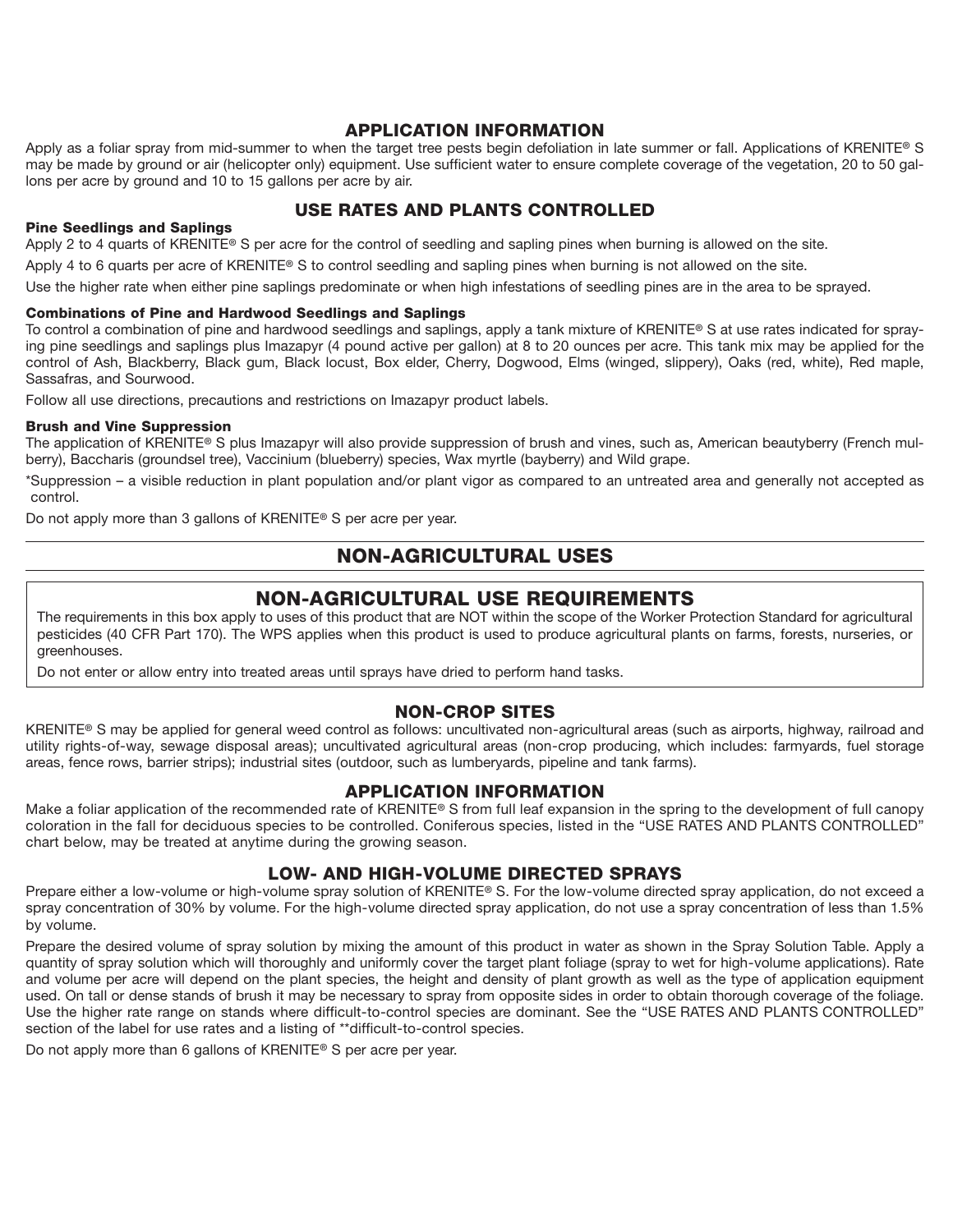# **AERIAL and BROADCAST APPLICATIONS**

Prepare a spray solution using 1-1/2 to 3 gallons of KRENITE**®** S in 10 to 40 gallons of water (see Spray Solution Table). For broadcast ground applications, use this product at the rate of 1.5 to 6 gallons per acre. Do not apply more than 6 gallons per acre when using ground equipment. For aerial applications, use this product at the rate of 1.5 to 3 gallons per acre. Do not apply more than 3 gallons of KRENITE**®** S per acre when using aerial equipment. Use sufficient spray volume to uniformly and thoroughly cover the foliage. Use the higher concentrations on stands in which difficult-to-control species are predominant (see "USE RATES AND PLANTS CONTROLLED" section for a listing of \*\*difficult-to-control species).

| <b>Desired</b> | Amount of KRENITE <sup>®</sup> S |           |           |           |           |       |           |
|----------------|----------------------------------|-----------|-----------|-----------|-----------|-------|-----------|
| <b>Volume</b>  | 1.5%                             | 2%        | 3%        | 4%        | 10%       | 20%   | 30%       |
| 5 Gal          | $***$                            | $***$     | $***$     | $0.8$ at  | $0.5$ gal | gal   | $1.5$ gal |
| 10 Gal         | $0.6$ qt                         | $0.8$ qt  | $1.2$ qt  | $1.6$ qt  | gal       | 2 gal | 3 gal     |
| 20 Gal         | $1.2$ qt                         | $1.6$ qt  | $0.6$ gal | $0.8$ gal | 2 gal     | 4 gal | 6 gal     |
| 30 Gal         | $0.45$ gal                       | $0.6$ gal | $0.9$ gal | 1.2 gal   | 3 gal     | 6 gal | $***$     |
| 40 Gal         | $0.6$ gal                        | $0.8$ gal | $1.2$ gal | $1.6$ gal | 4 gal     | $**$  | $**$      |
| <b>50 Gal</b>  | $0.75$ gal                       | gal       | $1.5$ gal | 2 gal     | 5 gal     | $**$  | $***$     |
| 100 Gal        | $1.5$ gal                        | 2 gal     | 3 gal     | 4 gal     | $***$     | $**$  | $***$     |

## **SPRAY SOLUTION TABLE**

## **USE RATES AND PLANTS CONTROLLED**

KRENITE**®** S effectively controls or suppresses (\*\*difficult-to-control listings) the following plants when applied at the use rates shown. \*\*Suppression – a visible reduction in plant population and/or plant vigor as compared to an untreated area and generally not accepted as control.

| 1-1/2 to 6 gal KRENITE® S per acre |                       |                               |                         |  |  |
|------------------------------------|-----------------------|-------------------------------|-------------------------|--|--|
| Alder, red                         | Alnus rubra           | Oak, red                      | Quercus rubra           |  |  |
| Ash, white                         | Fraxinus Americana    | Oak, water                    | Quercus arkansana       |  |  |
| Aspen, quaking                     | Populus tremuloides   | Oak, white                    | Quercus alba            |  |  |
| <b>Birch</b>                       | Betula sp.            | Persimmon**                   | Diospyros virginiana    |  |  |
| Blackberry                         | Rubus sp.             | Pine, loblolly                | Pinus taeda             |  |  |
| Blackgum                           | Nyssa sylvatica       | Pine, Virginia                | Pinus virginiana        |  |  |
| Cherry, black**                    | Prunus serotina       | Poplar, yellow (tulip tree)** | Liriodendron tulipifera |  |  |
| Cherry, pin                        | Prunus pensylvanica   | Salmonberry                   | Rubus spectabilis       |  |  |
| Chokecherry, common**              | Prunus virginiana     | Sassafras**                   | Sassafras sassafras     |  |  |
| $EIm**$                            | Ulmus sp.             | Sourwood**                    | Oxydendrum arboretum    |  |  |
| Fern, bracken                      | Pteridium acquilinum  | Spurge, leafy***              | Euphoribia ésula        |  |  |
| Hawthorn**                         | Crataegus sp.         | Sumac                         | Rhus sp.                |  |  |
| Hickory**                          | Carya sp.             | Sweetgum                      | Liquidambar styraciflua |  |  |
| Locust, black                      | Robinia pseudoaccacia | Tallow, Chinese               | Sapium Sebiferum        |  |  |
| Maple, bigleaf**                   | Acer macrophyllum     | Thimbleberry                  | Rubus parviflorus       |  |  |
| Maple, red**                       | Acer rubrum           | Willow**                      | Salix sp.               |  |  |
| Maple, vine                        | Acer circinatum       |                               |                         |  |  |

| 2 to 6 gal KRENITE <sup>®</sup> S per acre |                                         |                                    |                                   |  |  |
|--------------------------------------------|-----------------------------------------|------------------------------------|-----------------------------------|--|--|
| Basswood, American**<br>Bindweed, field*** | Tilia Americana<br>Convolvulus arvensis | Grape, wild<br>Pine, Eastern white | <i>Vitis</i> sp.<br>Pinus strobes |  |  |
| Cottonwood, Eastern                        | Populus deltoids                        | Plum, wild                         | Prunus munsoniana                 |  |  |
| Elder, American                            | Sambucus canadenis                      | Rose, multiflora                   | Rosa multiflora                   |  |  |
| Elm, slippery                              | Ulmus rubra                             | Svcamore                           | Platanus occidentalis             |  |  |
| Elm, winged**                              | Ulmus alata                             | Tree-of-heaven                     | Ailanthus altissima               |  |  |

\*\*Difficult-to-control or Suppression

Suppression – A visible reduction in plant population and/or plant vigor as compared to an untreated area and generally not accepted as control.

\*\*\*Make applications after plants begin to bloom.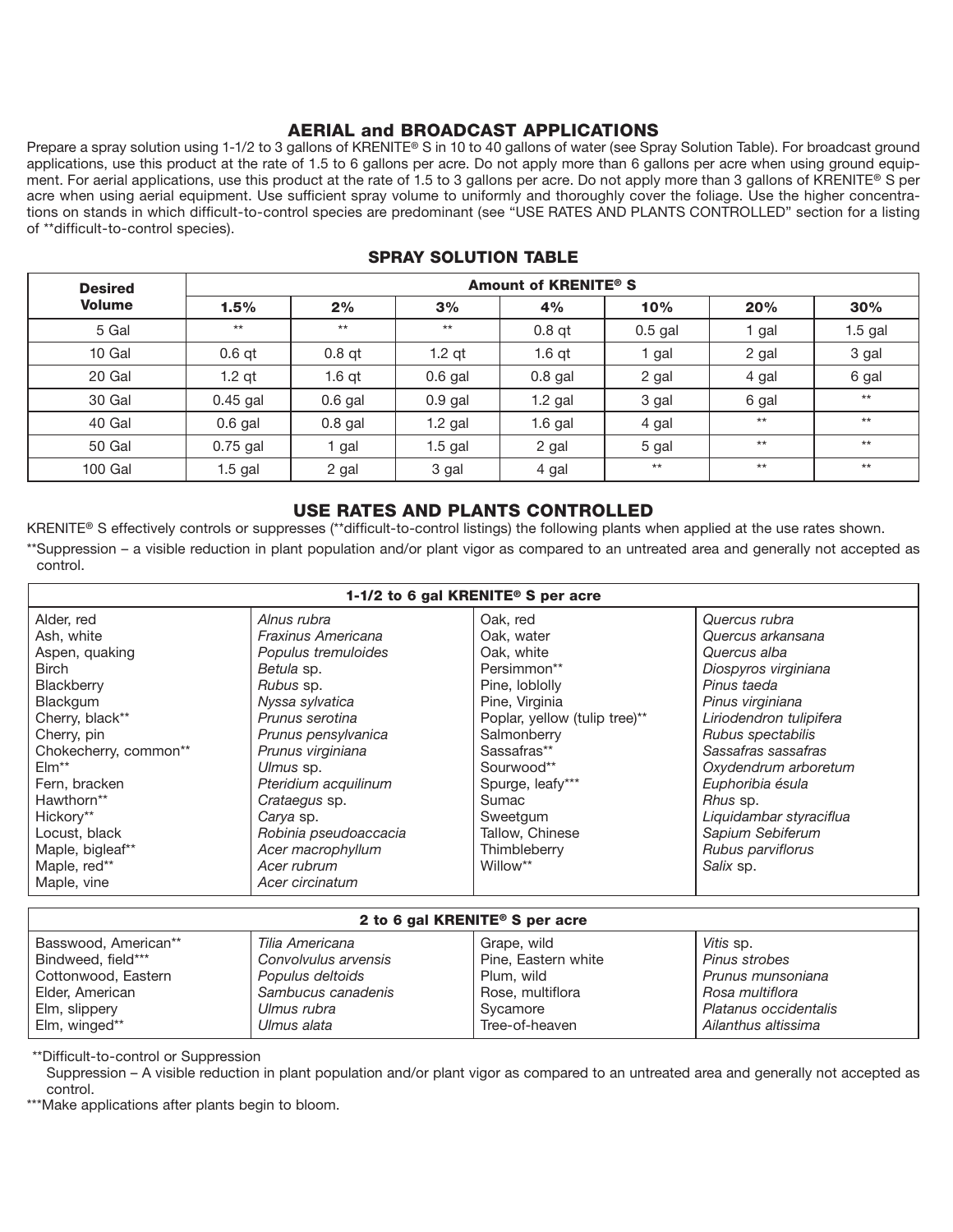#### **TANK MIXTURES**

#### **KRENITE® S plus ESCORT XP**

KRENITE**®** S plus ESCORT XP may be applied for the control of Eastern red cedar and improved control of Ailanthus (tree of heaven), Ash, Cherry, Elm and Red maple.

Apply 1.5 to 3 gallons of KRENITE**®** S plus 1 to 2 ounces of ESCORT XP per acre. Apply a quantity of spray solution that will thoroughly and uniformly cover the target brush/trees without causing unnecessary run-off (spray to wet). If the site contains difficult-to-control species (see \*\* in "USE RATES AND PLANTS CONTROLLED" section), use the higher rates of both KRENITE**®** S and ESCORT XP.

Follow the use directions, precautions and restrictions on the ESCORT XP label.

#### **KRENITE® S plus imazapyr**

KRENITE**®** S plus imazapyr herbicide (2 pounds active ingredient per gallon) may be applied for the control of Box elder, Hackberry, Persimmon, Wild pecan and Dogwood and for improved control of Ash, Black Cherry, Elm, Maple, Sassafras and Willow.

Apply 1.5 to 3 gallons of KRENITE**®** S plus 8 to 20 ounces of imazapyr per acre. Apply a quantity of the spray solution that will thoroughly and uniformly cover the target brush without causing unnecessary run-off (spray to wet). If the site contains difficult-to-control species (see \*\* in "USE RATES AND PLANTS CONTROLLED" section), use the higher rates of both KRENITE**®** S and imazapyr.

Follow the use directions, precautions and restrictions on the Imazapyr label.

#### **KRENITE® S plus picloram**

KRENITE**®** S plus picloram (2 pound active per gallon) herbicide may be applied for the control of Hackberry, Persimmon, and Walnut for improved control of Cherry, Elm, Hickory, Locust, Oak, Poplar, Sassafras, Sumac, and Sweet gum.

Apply 1.5 to 3 gallons of KRENITE**®** S plus 1 to 2 pints of picloram per acre. Apply a quantity of the spray solution that will thoroughly and uniformly cover the target brush without causing unnecessary run-off (spray to wet). If the site contains difficult-to-control species (see \*\* in "USE RATES AND PLANTS CONTROLLED" section), use the higher rates of both KRENITE**®** S and picloram.

Follow the use directions, precautions and restrictions on the picloram label.

#### **SIDE TRIMMING**

For control of only a portion of a plant, direct the spray solution to thoroughly cover (spray to wet) only the portion of the plant to be controlled.

Do not apply more than 6 gallons of KRENITE**®** S per acre when side trimming.

#### **CUT SURFACE APPLICATIONS**

KRENITE**®** S may be used for controlling the re-sprouting of cut stumps of the plants listed in the "USE RATES AND PLANTS CON-TROLLED" section. Control of re-sprouting in plants listed as "difficult to control" may not be as effective.

KRENITE**®** S may either be used undiluted or mixed with water. Use the method that is best suited for the particular application equipment. When mixing with water a ratio of no less than 1 part KRENITE**®** S to 1 part water on a volume basis must be used. Apply the undiluted or mixed solution to wet the area adjacent to the cambium and bark around the entire circum ference and the sides of the cut stumps. The sides of the stumps should be wet down to the root collar area.

Apply with appropriate application equipment using low spray pressure. Applications can be made any time of the year, except during periods of heavy sap flow in the spring. Applications should be made soon after cutting, before the stump surface forms a layer of callous tissue (hardens off).

To prevent freezing of the spray solution, add ethylene glycol (commercial antifreeze) to the water used in preparing the spray solution. Add the antifreeze according to the manufacturer's label for preventing freezing of water at the lowest expected ambient temperature. KRENITE**®** S will freeze at -11°F. A 1:1 aqueous dilution of KRENITE**®** S will freeze at 21°F.

A spray pattern indicator may be used in the spray solution to facilitate application. The user should check the compatibility of the spray indicator with the spray solution prior to using large quantities.

# **ADDITIONAL USE INSTRUCTIONS – PINE PLANTATIONS AND NON-CROP SITES**

#### **MIXING INSTRUCTIONS**

- 1. Fill spray tank 1/2 full of water.
- 2. With the agitator running, add the desired amount of KRENITE**®** S.
- 3. If using a tank mix partner, add the recommended amount. Follow the use precautions and directions on the tank mix partner label.
- 4. Add spray adjuvant as last ingredient prior to filling the spray tank with water.
- 5. Agitate the spray solution thoroughly.

After KRENITE**®** S has been thoroughly mixed in the spray tank, agitation of the spray solution is not required.

# **SPRAY CLEAN-UP**

Thoroughly clean all mixing and spray equipment immediately following applications of KRENITE**®** S. Flush tank, pump, hoses and boom with several changes of water after removing the nozzle tips and screens (clean these parts separately).

Dispose of the rinsate on a labeled site or at an approved waste disposal facility.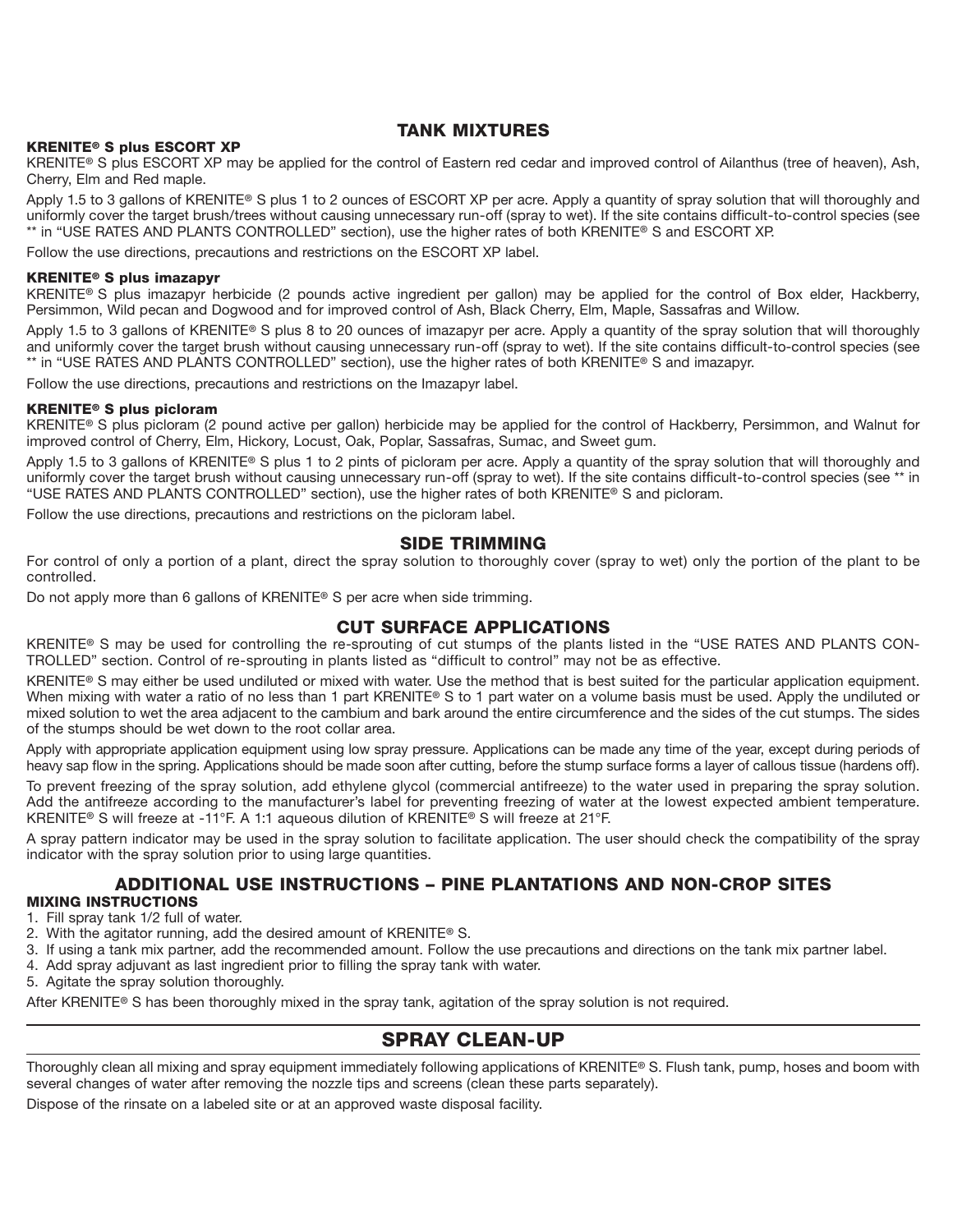# **SPRAY DRIFT MANAGEMENT**

The interaction of many equipment- and weather-related factors determines the potential for spray drift. The applicator is responsible for considering all of these factors when making applications.

AVOIDING SPRAY DRIFT IS THE RESPONSIBILITY OF THE APPLICATOR.

#### **IMPORTANCE OF DROPLET SIZE**

The most effective way to reduce drift potential is to apply large droplets (>150 – 200 microns). The best drift management strategy is to apply the largest droplets that provide sufficient coverage and control. The presence of sensitive species nearby, the environmental conditions, and pest pressure may affect how an applicator balances drift control and coverage.

APPLYING LARGER DROPLETS REDUCES DRIFT POTENTIAL, BUT WILL NOT PREVENT DRIFT IF APPLICATIONS ARE MADE IMPROP-ERLY OR UNDER UNFAVORABLE ENVIRONMENTAL CONDITIONS!

See "Wind", "Temperature and Humidity", and "Temperature Inversions" sections of this label.

#### **CONTROLLING DROPLET SIZE – GENERAL TECHNIQUES**

- Volume Use high flow rate nozzles to apply the highest practical spray volume. Nozzles with higher rated flows produce larger droplets.
- Pressure Use the lower spray pressures recommended for the nozzle. Higher pressure reduces droplet size and does not improve canopy penetration. WHEN HIGHER FLOW RATES ARE NEEDED, USE A HIGHER CAPACITY NOZZLE INSTEAD OF INCREASING PRESSURE.
- Nozzle Type Use a nozzle type that is designed for the intended application. With most nozzle types, narrower spray angles produce larger droplets. Consider using low-drift nozzles.

#### **CONTROLLING DROPLET SIZE – AIRCRAFT (HELICOPTER)**

- Number of Nozzles Use the minimum number of nozzles with the highest flow rate that provide uniform coverage.
- Nozzle Orientation Orienting nozzles so that the spray is emitted backwards, parallel to the airstream will produce larger droplets than other orientations.
- Nozzle Type Solid stream nozzles (such as disc and core with swirl plate removed) oriented straight back produce larger droplets than other nozzle types.

#### **BOOM LENGTH AND HEIGHT**

- Boom Length (helicopter) For helicopters use a boom length and position that prevents droplets from entering the rotor vortices.
- Boom Height (helicopter) Application more than 10 feet above the canopy increases the potential for spray drift.
- Boom Height (ground) Setting the boom at the lowest height which provides uniform coverage reduces the exposure of droplets to evaporation and wind. The boom should remain level with the crop and have minimal bounce.

#### **WIND**

Drift potential increases at wind speeds of less than 3 mph (due to inversion potential) or more than 10 mph. However, many factors, including droplet size and equipment type determine drift potential at any given wind speed. AVOID GUSTY OR WINDLESS CONDITIONS.

**Note:** Local terrain can influence wind patterns. Every applicator should be familiar with local wind patterns and how they affect spray drift.

#### **TEMPERATURE AND HUMIDITY**

When making applications in hot and dry conditions, set up equipment to produce larger droplets to reduce effects of evaporation.

#### **TEMPERATURE INVERSIONS**

Drift potential is high during a temperature inversion. Temperature inversions restrict vertical air mixing, which causes small suspended droplets to remain close to the ground and move laterally in a concentrated cloud. Temperature inversions are characterized by increasing temperature with altitude and are common on nights with limited cloud cover and light to no wind. They begin to form as the sun sets and often continue into the morning. Their presence can be indicated by ground fog; however, if fog is not present, inversions can also be identified by the movement of smoke from a ground source or an aircraft smoke generator. Smoke that layers in a concentrated cloud (under low wind conditions) indicates an inversion, while smoke that moves upward and rapidly dissipates indicates good vertical air mixing.

# **SHIELDED SPRAYERS**

Shielding the boom or individual nozzles can reduce the effects of wind. However, it is the responsibility of the applicator to verify that the shields are preventing drift and not interfering with uniform deposition of the product.

#### **IMPORTANT PRECAUTIONS – PINE PLANTATIONS AND NON-CROP SITES**

- Cutting of treated stems of brush before they are completely dead may result in sprouting.
- Do not use for the control of woody plants on lawns, walks, driveways, tennis courts or similar areas.
- Drift or spray mist contact with desirable trees, shrubs, or other plants may result in injury.
- Not registered for sale or use in California or Arizona.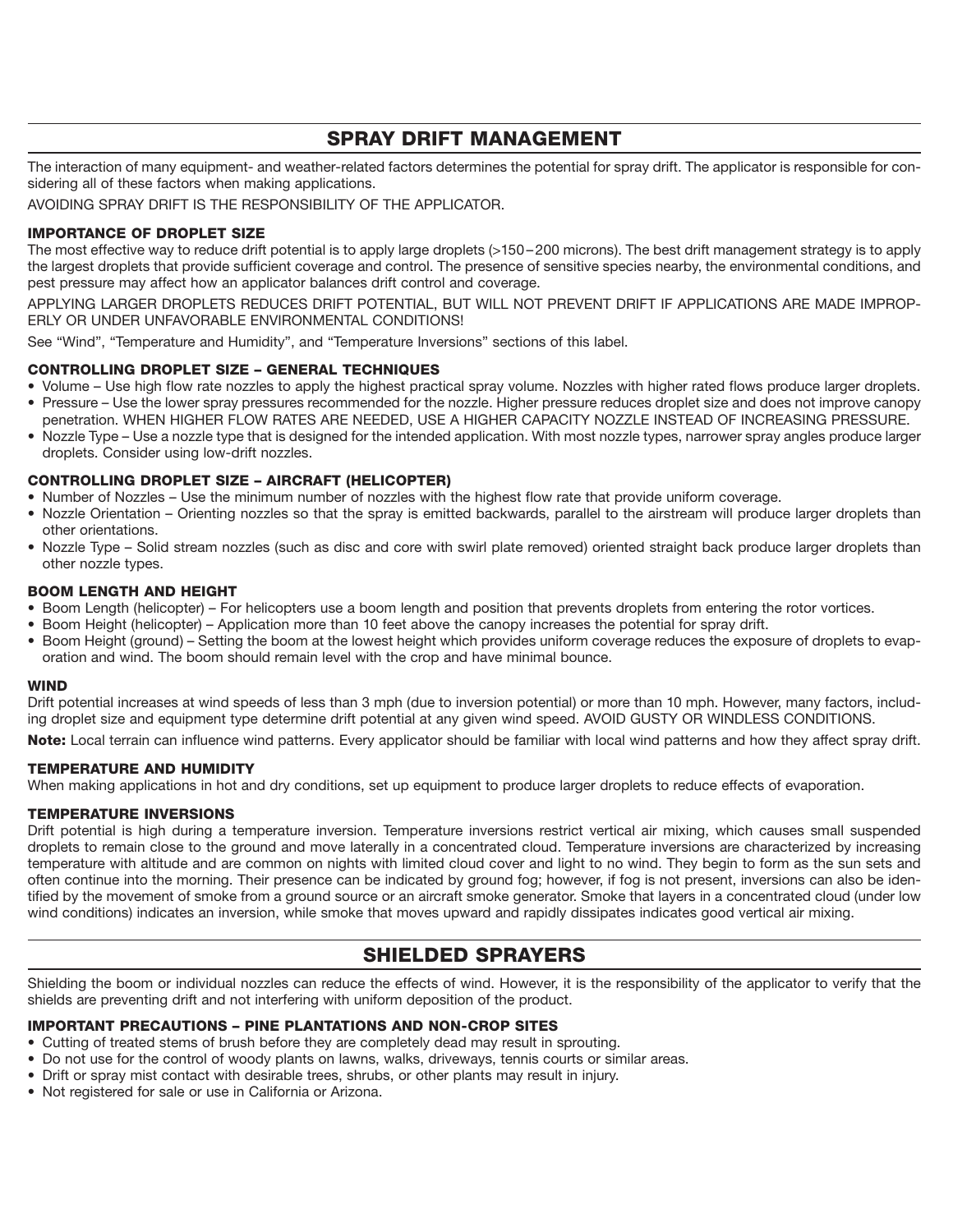# **STORAGE AND DISPOSAL**

Do not contaminate water, food or feed by storage or disposal.

**PESTICIDE STORAGE:** Do not store below 10°F. Store product in original container only. Store in a cool, dry place.

**PESTICIDE DISPOSAL:** Waste resulting from the use of this product may be disposed of on site or at an approved waste disposal facility.

#### **CONTAINER HANDLING: Refer to the Net Contents section of this product's labeling for the applicable "Nonrefillable Container" or "Refillable Container" designation.**

#### **Nonrefillable Rigid Plastic and Metal Containers (Capacity Equal to or Less Than 5 Gallons):**

Nonrefillable container. Do not reuse or refill this container. Triple rinse container (or equivalent) promptly after emptying.

Triple rinse as follows: Empty the remaining contents into application equipment or a mix tank and drain for 10 seconds after the flow begins to drip. Fill the container 1/4 full with water and recap. Shake for 10 seconds. Pour rinsate into application equipment or a mix tank or store rinsate for later use or disposal. Drain for 10 seconds after the flow begins to drip. Repeat this procedure two more times. Then, for Plastic Containers, offer for recycling if available or puncture and dispose of in a sanitary landfill, or by incineration. Do not burn, unless allowed by state and local ordinances. For Metal Containers, offer for recycling, if available, or reconditioning, if appropriate, or puncture and dispose of in a sanitary landfill, or by other procedures approved by state and local authorities.

#### **Nonrefillable Rigid Plastic and Metal Containers (Capacity Greater Than 5 Gallons):**

Nonrefillable container. Do not reuse or refill this container. Triple rinse container (or equivalent) promptly after emptying.

Triple rinse as follows: Empty the remaining contents into application equipment or a mix tank. Fill the container 1/4 full with water. Replace and tighten closures. Tip container on its side and roll it back and forth, ensuring at least one complete revolution, for 30 seconds. Stand the container on its end and tip it back and forth several times. Turn the container over onto its other end and tip it back and forth several times. Empty the rinsate into application equipment or a mix tank or store rinsate for later use or disposal. Repeat this procedure two more times. Then, for Plastic Containers, offer for recycling, if available, or puncture and dispose of in a sanitary landfill, or by incineration. Do not burn, unless allowed by state and local ordinances.

For Metal Containers, offer for recycling, if available, or reconditioning, if appropriate, or puncture and dispose of in a sanitary landfill, or by other procedures approved by state and local authorities.

#### **Nonrefillable Rigid Plastic and Metal Containers, e.g., Intermediate Bulk Containers (IBC) [Size or Shape Too Large to be Tipped, Rolled or Turned Upside Down]:**

Nonrefillable container. Do not reuse or refill this container. Clean container promptly after emptying the contents from this container into application equipment or mix tank and before final disposal using the following pressure rinsing procedure. Insert a lance fitted with a suitable tank cleaning nozzle into the container and ensure that the water spray thoroughly covers the top, bottom and all sides inside the container. The nozzle manufacturer generally provides instructions for the appropriate spray pressure, spray duration and/or spray volume. If the manufacturer's instructions are not available, pressure rinse the container for at least 60 seconds using a minimum pressure of 30 PSI with a minimum rinse volume of 10% of the container volume. Drain, pour or pump rinsate into application equipment or rinsate collection system. Repeat this pressure rinsing procedure two more times. Then, for Plastic Containers, offer for recycling, if available, or puncture and dispose of in a sanitary landfill, or by incineration. For Metal Containers, offer for recycling, if available, or reconditioning if appropriate, or puncture and dispose of in a sanitary landfill, or by other procedures approved by state and local authorities.

#### **All Refillable Containers:**

Refillable container.

Refilling Container: Refill this container with KRENITE**®** S containing ammonium salt of fosamine only. Do not reuse this container for any other purpose. Cleaning before refilling is the responsibility of the refiller. Prior to refilling, inspect carefully for damage such as cracks, punctures, abrasions, worn out threads and closure devices. If damage is found, do not use container, contact Albaugh, Inc. at the number below for instructions. Check for leaks after refilling and before transporting. If leaks are found, do not reuse or transport container; contact Albaugh, Inc. at the number below for instructions.

Disposing of Container: Do not reuse this container for any other purpose other than refilling (see proceeding). Cleaning the container before final disposal is the responsibility of the person disposing of the container. To clean the container before final disposal, use the following pressure rinsing procedure. Insert a lance fitted with a suitable tank cleaning nozzle into the container and ensure that the water spray thoroughly covers the top, bottom and all sides inside the container. The nozzle manufacturer generally provides instructions for the appropriate spray pressure, spray duration and/or spray volume. If the manufacturer's instructions are not available, pressure rinse the container for at least 60 seconds using a minimum pressure of 30 PSI with a minimum rinse volume of 10% of the container volume. Drain, pour or pump rinsate into application equipment or rinsate collection system. Repeat this pressure rinsing procedure two more times. Then, for Plastic Containers, offer for recycling, if available, or puncture and dispose of in a sanitary landfill, or by incineration. Do not burn, unless allowed by state and local ordinances. For Metal Containers, offer for recycling, if available, or reconditioning if appropriate, or puncture and dispose of in a sanitary landfill, or by other procedures approved by state and local authorities.

Do not transport if container is damaged or leaking. If the container is damaged, leaking or obsolete, or in the event of a major spill, fire or other emergency, contact Albaugh, Inc. at 1-800-424-9300, day or night.